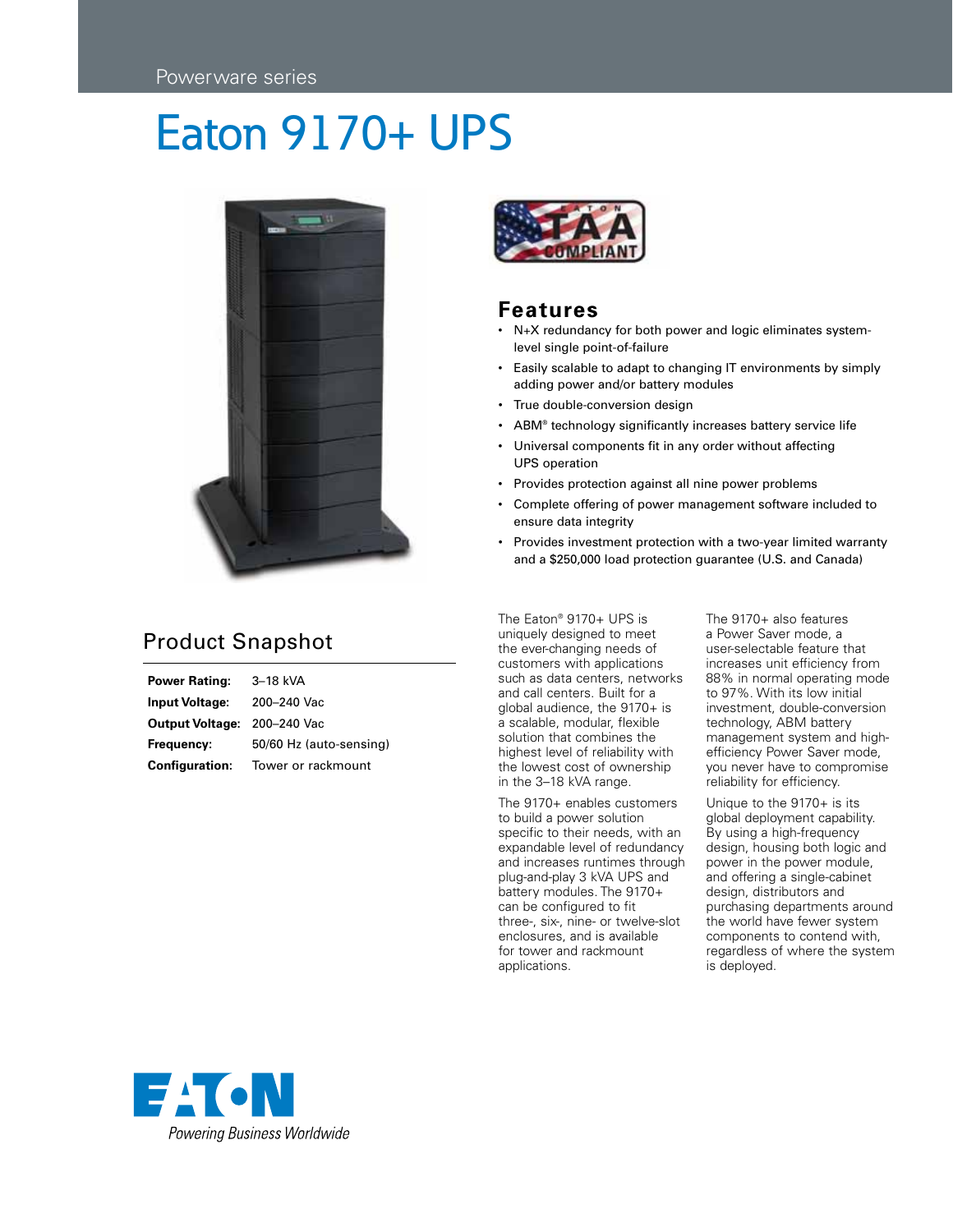### Technical spotlight: Network level N+X redundancy

As business moves from a "bricks and mortar" model to "clicks and mortar," the need for system availability at all levels of enterprise is rising exponentially. From servers to routers to telecommunication installations, the interdependence of the technological components of the wired world can make systems vulnerable to downtime. Many precautions and preventive measures are taken when designing the network, including power protection.

In this shifting world, however, it's becoming more evident that simple power protection isn't enough. A new level of reliability is needed, one with redundancy, and thereby system availability. Today users can opt for an even greater degree of redundancy, with N+1, N+2, N+3, etc. However, this level of redundancy can quickly become cost prohibitive if the user is creating redundant

systems with a single-module UPS. The 9170+ overcomes this potential obstacle with its modular design. Redundancy comes from the 3 kVA power modules plugged into the system. For example, if you have a 9 kVA solution, and are looking for N+2 redundancy, you only need a 15 kVA UPS (five power modules) with the 9170+, instead of 18 kVA. That's because the five UPS modules run in parallel within the system, giving you N+2 redundancy, without the additional cost and space requirements.

The 9170+ eliminates a system-level single point-of-failure. Because both the logic and power are housed in the module and not in the enclosure, there is a redundancy for the entire UPS. This is a critical distinction when looking for multiple levels of redundancy in the UPS, as there is inherent vulnerability in a UPS that limits redundancy in any part of the system.

### Sample configuration

With a variety cabinet sizes and a user-friendly design you can configure the scalable and redundant 9170+ with 3 kVA power modules and battery modules to grow with your requirements.



**15 kVA or 12 kVA N+1 or 9 kVA N+2**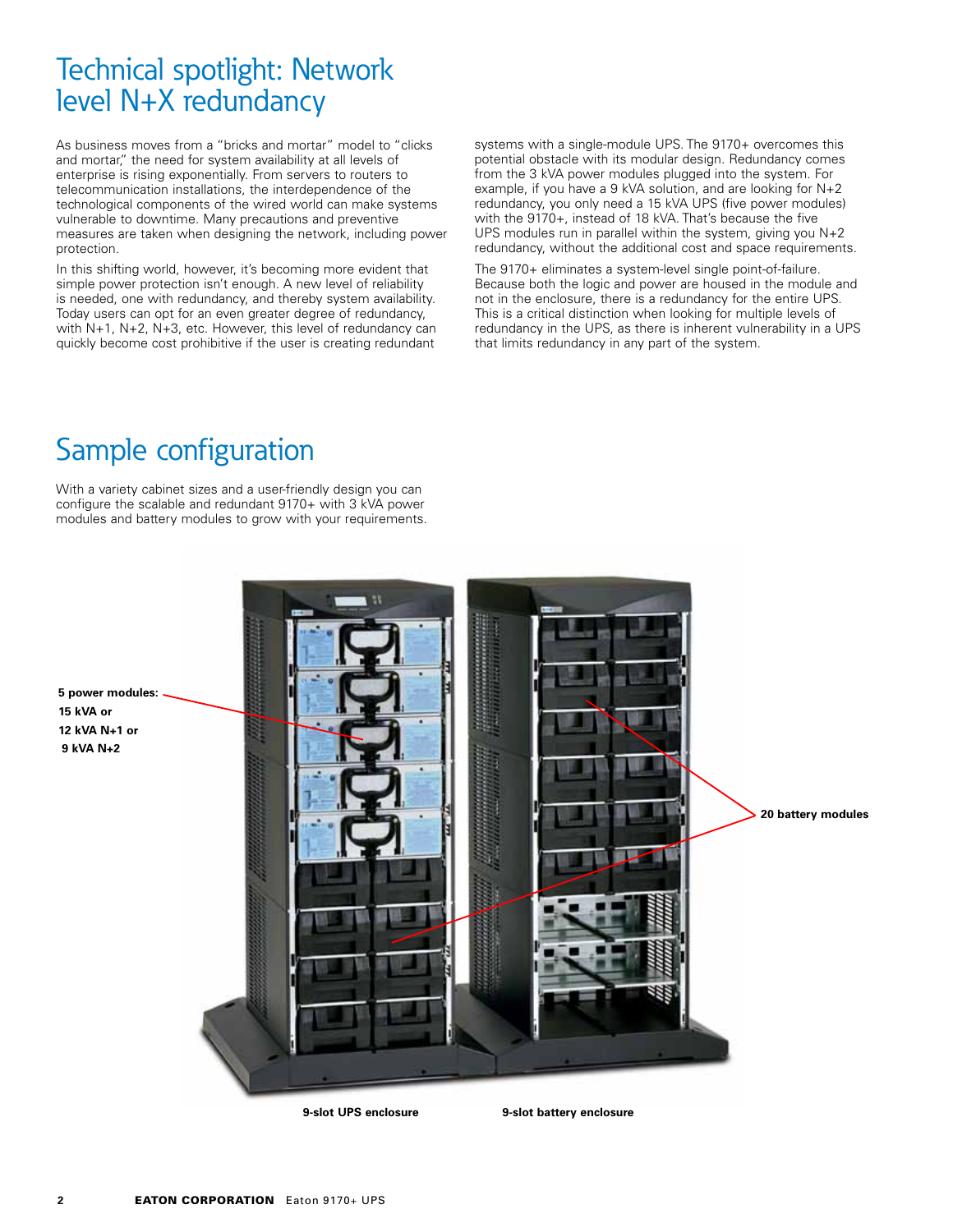| <b>PRE-CONFIGURED SYSTEMS WITH HARDWIRE INPUT AND OUTPUT</b>               |                                                                                    |                                      |                                   |                                               |                                                                    |                          |
|----------------------------------------------------------------------------|------------------------------------------------------------------------------------|--------------------------------------|-----------------------------------|-----------------------------------------------|--------------------------------------------------------------------|--------------------------|
| <b>MODEL NUMBER</b>                                                        |                                                                                    | <b>POWER</b><br><b>RATING</b>        | <b>INPUT</b><br><b>CONNECTION</b> | <b>OUTPUT</b><br><b>CONNECTIONS</b>           | <b>DIMENSIONS</b><br>H X W X D (IN/CM)                             | <b>WEIGHT</b><br>(LB/KG) |
| <b>PW3S3K includes:</b>                                                    | (1) 3-slot enclosure<br>(1) power module<br>(2) battery modules<br>(1) caster kit  | 3 kVA expandable<br>to 3 kVA N+1     | Hardwired                         | Hardwired                                     | $19.5 \times 17.0 \times 25.5/$<br>49.5 x 43.0 x 65.0              | 155.0/69.9               |
| <b>PW6S3K includes:</b>                                                    | (1) 6-slot enclosure<br>(1) power module<br>(2) battery modules<br>(1) caster kit  | 3 kVA expandable<br>to $9$ kVA N+X   | Hardwired                         | Hardwired                                     | $33.3 \times 17.0 \times 25.5/$<br>84.5 x 43.0 x 65.0              | 155.0/69.9               |
| <b>PW6S6K includes:</b>                                                    | (1) 6-slot enclosure<br>(2) power modules<br>(4) battery modules<br>(1) caster kit | 6 kVA expandable<br>to 9 kVA N+X     | Hardwired                         | Hardwired                                     | 33.3 x 17.0 x 25.5/<br>$84.5 \times 43.0 \times 65.0$              | 232.0/104.8              |
| <b>PW6S9K includes:</b>                                                    | (1) 6-slot enclosure<br>(3) power modules<br>(6) battery modules<br>(1) caster kit | 9 kVA expandable<br>to $9$ kVA N+X   | Hardwired                         | Hardwired                                     | 33.3 x 17.0 x 25.5/<br>$84.5 \times 43.0 \times 65.0$              | 346.0/156.7              |
| <b>PW9S9K includes:</b>                                                    | (1) 9-slot enclosure<br>(3) power modules<br>(6) battery modules                   | 9 kVA expandable<br>to 18 kVA N+X    | Hardwired                         | Hardwired                                     | 47.0 x 24.0 x 28.5/<br>$119.5 \times 61.0 \times 72.5$             | 389.0/176.7              |
| <b>PW12S9K includes:</b>                                                   | (1) 12-slot enclosure<br>(3) power modules<br>(6) battery modules                  | 9 kVA expandable<br>to 18 kVA $N+X$  | Hardwired                         | Hardwired                                     | $60.7 \times 24.0 \times 28.5$<br>$154.5 \times 61.0 \times 28.5$  | 427.0/193.7              |
| <b>PW12S12K includes:</b>                                                  | (1) 12-slot enclosure<br>(4) power modules<br>(8) battery modules                  | 12 kVA expandable<br>to 18 kVA $N+X$ | Hardwired                         | Hardwired                                     | $60.7 \times 24.0 \times 28.5$<br>$154.5 \times 61.0 \times 28.5$  | 504.0/228.6              |
| PW12S15K includes:                                                         | (1) 12-slot enclosure<br>(5) power modules<br>(10) battery modules                 | 15 kVA expandable<br>to 18 kVA $N+X$ | Hardwired                         | Hardwired                                     | 60.7 x 24.0 x 28.5/<br>$154.5 \times 61.0 \times 28.5$             | 581.0/263.5              |
| <b>PW12S18K includes:</b>                                                  | (1) 12-slot enclosure<br>(6) power modules<br>(12) battery modules                 | 18 kVA expandable<br>to 18 kVA $N+X$ | Hardwired                         | Hardwired                                     | 60.7 x 24.0 x 28.5/<br>$154.5 \times 61.0 \times 28.5$             | 658.0/298.4              |
| Pre-configured systems with hardwire input and receptacles output options  |                                                                                    |                                      |                                   |                                               |                                                                    |                          |
| <b>PW6S3K-PD includes:</b>                                                 | (1) 6-slot enclosure<br>(1) power module<br>(2) battery modules<br>(1) caster kit  | 3 kVA expandable<br>to 9 kVA N+X     | Hardwired                         | (2) L14-30R,<br>(2) L6-30R,<br>$(12)$ 5-20R   | 33.3 x 17.0 x 25.5/<br>$84.5 \times 43.0 \times 65.0$              | 192.0/86.9               |
| <b>PW6S6K-PD includes:</b>                                                 | (1) 6-slot enclosure<br>(2) power modules<br>(4) battery modules<br>(1) caster kit | 6 kVA expandable<br>to 9 kVA N+X     | Hardwired                         | (2) L14-30R,<br>(2) L6-30R,<br>$(12)$ 5-20R   | $33.3 \times 17.0 \times 25.5$<br>$84.5 \times 43.0 \times 65.0$   | 269.0/121.8              |
| PW6S9K-PD includes:                                                        | (1) 6-slot enclosure<br>(3) power modules<br>(6) battery modules<br>(1) caster kit | 9 kVA expandable<br>to 9 kVA N+X     | Hardwired                         | (2) L14-30R,<br>(2) L6-30R,<br>$(12)$ 5-20R   | $33.3 \times 17.0 \times 25.5$<br>84.5 x 43.0 x 65.0               | 346.0/160.7              |
| <b>PW9S9K-PD includes:</b>                                                 | (1) 9-slot enclosure<br>(3) power modules<br>(6) battery modules                   | 9 kVA expandable<br>to 18 kVA $N+X$  | Hardwired                         | (2) L14-30R,<br>(2) L6-30R,<br>$(12)$ 5-20R   | $47.0 \times 24.0 \times 28.5/$<br>$119.5 \times 61.0 \times 72.5$ | 389.0/176.7              |
| PW12S9K-PD includes: (1) 12-slot enclosure                                 | (3) power modules<br>(6) battery modules                                           | 9 kVA expandable<br>to 18 kVA N+X    | Hardwired                         | (3) L14-30R,<br>(3) L6-30R,<br>$(12)$ 5-20R   | $60.7 \times 24.0 \times 28.5$<br>$154.5 \times 61.0 \times 28.5$  | 427.0/193.7              |
| <b>PW12S12K-PD includes:</b> (1) 12-slot enclosure                         | (4) power modules<br>(8) battery modules                                           | 12 kVA expandable<br>to 18 kVA $N+X$ | Hardwired                         | (3) L14-30R,<br>(3) L6-30R,<br>$(12)$ 5-20R   | $60.7 \times 24.0 \times 28.5$<br>$154.5 \times 61.0 \times 28.5$  | 504.0/228.6              |
| <b>PW12S15K-PD includes:</b> (1) 12-slot enclosure                         | (5) power modules<br>(10) battery modules                                          | 15 kVA expandable<br>to 18 kVA N+X   | Hardwired                         | (3) L14-30R,<br>(3) L6-30R,<br>$(12)$ 5-20R   | $60.7 \times 24.0 \times 28.5$<br>$154.5 \times 61.0 \times 28.5$  | 581.0/263.5              |
| PW12S18K-PD includes: (1) 12-slot enclosure                                | (6) power modules<br>(12) battery modules                                          | 18 kVA expandable<br>to 18 kVA N+X   | Hardwired                         | (3) L14-30R,<br>(3) L6-30R,<br>$(12)$ 5-20R   | $60.7 \times 24.0 \times 28.5$<br>$154.5 \times 61.0 \times 28.5$  | 658.0/298.4              |
| Pre-configured systems with line cord input and receptacles output options |                                                                                    |                                      |                                   |                                               |                                                                    |                          |
| <b>PW3S3K-LPD includes:</b> (1) 3-slot enclosure                           | (1) power module<br>(2) battery modules                                            | 3 kVA expandable<br>to 3 kVA N+1     | L14-30P                           | (1) L14-30R,<br>$(1)$ L6-30R,<br>$(4)$ 5-20R  | $19.5 \times 17.0 \times 25.5/$<br>$49.5 \times 43.0 \times 65.0$  | 155.0/69.9               |
| <b>PW6S3K-LPD includes:</b> (1) 6-slot enclosure                           | (1) power module<br>(2) battery modules                                            | 3 kVA expandable<br>to 6 kVA N+1     | 14-50P                            | (2) L14-30R,<br>(2) L6-30R,<br>$(12)$ 5-20R   | 33.3 x 17.0 x 25.5/<br>$84.5 \times 43.0 \times 65.0$              | 192.0/86.9               |
| PW6S6K-LPD includes: (1) 6-slot enclosure                                  | (2) power modules<br>(4) battery modules                                           | 6 kVA expandable<br>to 6 kVA $N+1$   | 14-50P                            | (2) L14-30R,<br>$(2)$ L6-30R,<br>$(12)$ 5-20R | $33.3 \times 17.0 \times 25.5/$<br>84.5 x 43.0 x 65.0              | 269.0/121.8              |

Notes: 50/60 Hz automatic frequency selection. Input/Output voltages 208–240V or 100/200,120/208, 127/220, 110/220 and 120/240V. Split phase power module offers both high and low output voltage. Universal power<br>module offe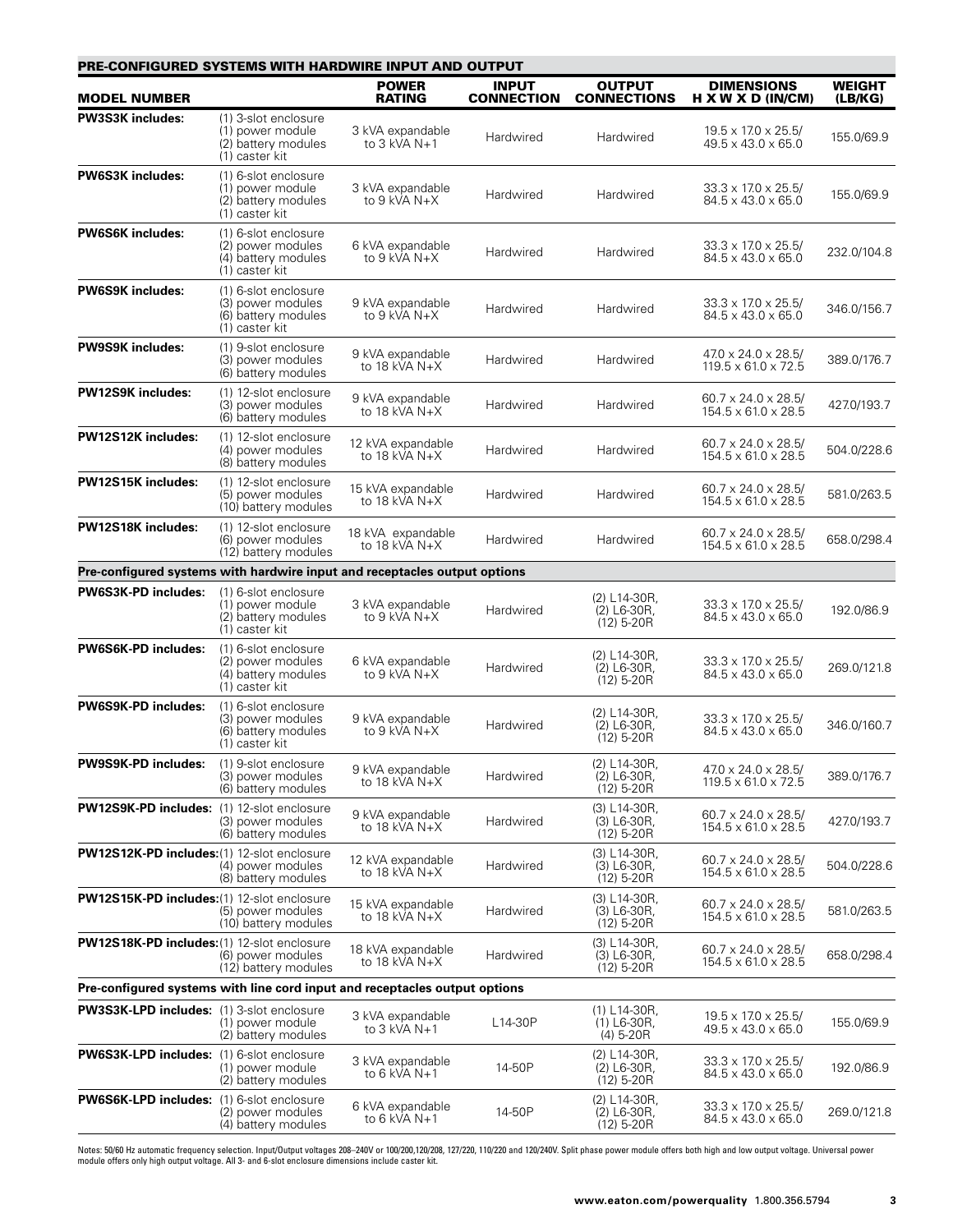| UPS CABINET ENCLOSURES WITH HARDWIRE INPUT AND OUTPUT CONNECTIONS |                |                                                |                |                                                                    |            |  |
|-------------------------------------------------------------------|----------------|------------------------------------------------|----------------|--------------------------------------------------------------------|------------|--|
| PW9170+ 3-slot                                                    | 3 kVA          | Hardwired                                      | Hardwired      | $17.8 \times 17.0 \times 25.5/$<br>$45.0 \times 43.0 \times 65.0$  | 66.0/30.0  |  |
| PW9170+ 6-slot                                                    | $3$ to $9$ kVA | Hardwired                                      | Hardwired      | $31.5 \times 17.0 \times 25.0$<br>$80.0 \times 43.0 \times 65.0$   | 103.0/47.0 |  |
| PW9170+ 9-slot                                                    | 3 to 18 kVA    | Hardwired                                      | Hardwired      | $47.0 \times 24.0 \times 28.5/$<br>$119.5 \times 61.0 \times 72.5$ | 158.0/72.0 |  |
| Rack Mount                                                        | 3 to 18kVA     | Hardwired                                      | Hardwired      | $47.0 \times 17.0 \times 28.5$<br>$119.5 \times 43.0 \times 72.5$  | 110.0/50.0 |  |
| PW9170+ 12-slot                                                   | 3 to 18 kVA    | Hardwired                                      | Hardwired      | $60.8 \times 24.0 \times 28.5$<br>$154.0 \times 61.0 \times 72.5$  | 196.0/89.0 |  |
| Rack Mount                                                        | 3 to 18 kVA    | Hardwired                                      | Hardwired      | $60.8 \times 17.0 \times 28.5$<br>$154.0 \times 43.0 \times 72.5$  | 148.0/67.0 |  |
| <b>Battery cabinet enclosures</b>                                 |                |                                                |                |                                                                    |            |  |
| 6-slot battery cabinet                                            |                | DC interconnect<br>option ASY-0525<br>required |                |                                                                    | 93.0/42.2  |  |
| 9-slot battery cabinet                                            | $\overline{a}$ | DC interconnect<br>option ASY-0525<br>required | ÷              | $47.0 \times 24.0 \times 28.5$<br>$119.5 \times 61.0 \times 72.5$  | 148.0/67.1 |  |
| 12-slot battery cabinet                                           | ÷,             | DC interconnect<br>option ASY-0525<br>required | ÷              | $60.8 \times 24.0 \times 28.5$<br>$154.0 \times 61.0 \times 72.5$  | 186.0/84.4 |  |
| Rack Mount                                                        |                |                                                |                | $60.8 \times 17.0 \times 28.5$<br>$154.0 \times 43.0 \times 72.5$  | 138.0/62.6 |  |
| <b>Available modules</b>                                          |                |                                                |                |                                                                    |            |  |
| Split-phase power module                                          | 3 kVA/2.5 kW   | $\overline{\phantom{a}}$                       | $\overline{a}$ | $4.2 \times 14.1 \times 15.3$<br>$10.6 \times 35.8 \times 38.9$    | 17.0/7.7   |  |
| Universal-phase power module                                      | 3 kVA/2.1 kW   |                                                |                | $4.2 \times 14.1 \times 15.3$<br>$10.6 \times 35.8 \times 38.9$    | 17.0/7.7   |  |
| <b>Battery module</b>                                             |                | $\overline{\phantom{a}}$                       |                | $4.2 \times 7.0 \times 14.8$<br>$10.6 \times 17.8 \times 37.6$     | 30.0/13.6  |  |
| 20 Amp charger module                                             | 3 kVA          | $\overline{\phantom{a}}$                       |                | $4.2 \times 14.1 \times 15.3/$<br>$10.6 \times 35.8 \times 38.9$   | 17.0/7.7   |  |

## Technical specifications<sup>1</sup>

#### ELECTRICAL INPUT

| Voltage            | 208-240V or 200/100, 208/120,<br>220/110, 240/120 Vac |
|--------------------|-------------------------------------------------------|
| Voltage range      | 176-276V                                              |
| Input power factor | .98                                                   |
| Frequency          | 50/60 Hz $(\pm 3$ Hz)                                 |
|                    |                                                       |

ELECTRICAL OUTPUT

| On utility voltage<br>requlation | $\pm 3\%$ of nominal                                             |
|----------------------------------|------------------------------------------------------------------|
| On battery<br>voltage regulation | $\pm 3\%$ of nominal                                             |
| Efficiency<br>mode               | 88% normal operation; 97% power saver<br>(optional programmable) |
| Frequency regulation             | $\pm$ 3 Hz online; $\pm$ 0.1 Hz on battery                       |

#### COMMUNICATIONS

| 4 x 20 character backlit display.<br>programmable |
|---------------------------------------------------|
| English, French, Spanish and German               |
| RS-232 (DB-9)                                     |
| Two slots (standard)                              |
| Web/SNMP enabled card options                     |
| Relay card option                                 |
| Input for external EPO                            |
|                                                   |

 $\overline{\phantom{a}}$ 

| Topology                | True double-conversion online        |
|-------------------------|--------------------------------------|
| Diagnostics             | Full system self-test on power up    |
| UPS bypass              | Automatic on overload or UPS failure |
| Dimensions &<br>weights | See Pre-configured systems table     |

#### ENVIRONMENTAL AND SAFETY

| Safety markings                           | UL, cUL                                                                                               |
|-------------------------------------------|-------------------------------------------------------------------------------------------------------|
| <b>EMC</b> markings                       | FCC class A                                                                                           |
| Surge<br>suppression                      | IEEE/ANSI C62.41                                                                                      |
| Audible noise                             | $<$ 50 dBA                                                                                            |
| Ambient operating/<br>storage temperature | 0 to 40°C (32 to 104°F)/<br>-20 to 40°C (60°C without battery)<br>-4 to 104°F (140°F without battery) |
| Relative humidity                         | 5% to 95%, non-condensing                                                                             |
| REPO port                                 | Meets NEC code 645-11 intent<br>and UL requirements                                                   |
| <b>BATTERY</b>                            |                                                                                                       |
| Internal battery<br>type                  | Sealed, lead-acid; maintenance free                                                                   |
| Battery runtime                           | See Battery Runtimes on back page                                                                     |
| Battery replacement                       | Hot-swappable                                                                                         |
| Recharge time                             | <4 hours standard                                                                                     |

1. Due to continuing product improvement programs, specifications are subject to change without notice.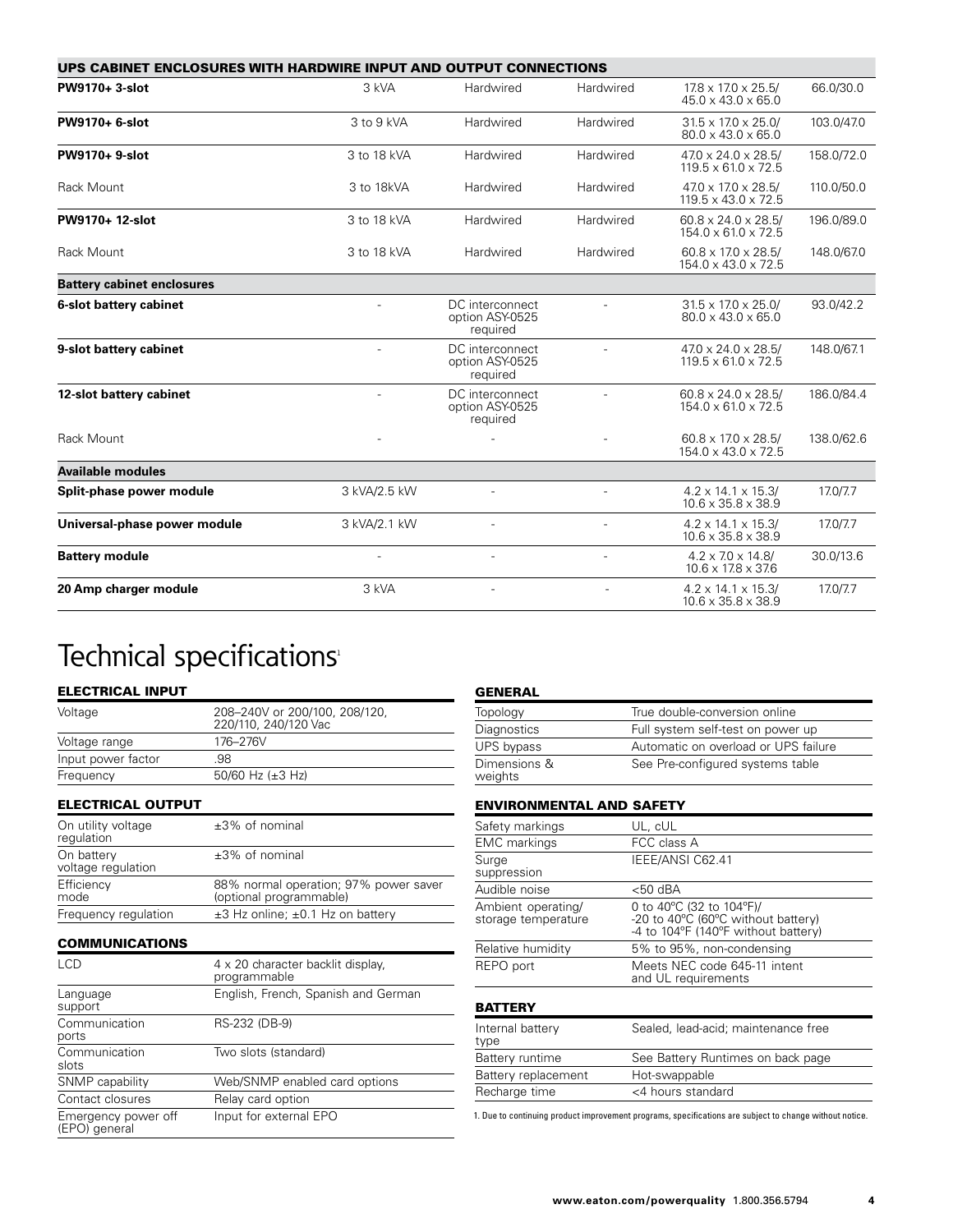

**9170+ 9-slot configuration module (one per slot)**

#### Maximum performance

- The lowest overall cost of ownership is a direct result of the low initial investment, higher operating efficiencies and programmable high efficiency
- • A UPS solution that is as easy to install and operate as a PC —universal components fit in any order in any slot without affecting the operation of the system or its protection of the critical load
- • Featuring user-friendly LCD and two internal communication slots, which accept a wide variety of connectivity devices and the new ConnectUPS Web/ SNMP card
- Lightweight, highperformance power and battery modules weigh under 30 pounds for easy service and hot-swapping

#### Maximum reliability

- N+X power and logic redundancy eliminates single point-of-failure, providing highest reliability and availability
- Redundant modularity virtually eliminates downtime and enhances serviceability
- ABM technology significantly increases battery service life





**3 kVA power or charger** 

#### Maximum availability

- Double-conversion online technology is universally recognized as providing the highest availability in an internet-centric global marketplace
- Provides protection against all nine common power problems

#### Maximum service plans

- Eaton Gold Plan Plus: Enhance and extend your standard UPS warranty with added assurance of knowing your UPS is installed and operating properly from the start
- Comprehensive coverage for the entire UPS
- On-site startup by authorized Eaton product representative
- Replacement UPS or module delivered to your location
- Original UPS or module picked up from your location
- Please call for details

**LCD panel Communication cards**





**Battery module (two per slot)**

#### Maximum flexibility

- Modular design delivers scalable, flexible solutions to constantly changing equipment requirements
- Easily expanded by installing additional power, charger or battery modules to support additional critical applications and devices
- Internal options: line cord, receptacles, communications
- External options: rackmount kit, casters (standard on 9- and 12-slot enclosures), extended runtime battery cabinets (housing up to 8 hours of additional runtime), wall-mounted maintenance bypass cabinets



#### **Rackmount** configurations

Adding yet another level of flexibility to the unique design of the 9170+ is the ability to configure it into a rackmount solution. Imagine all the standard benefits of the 9170+ installed in a standard 19-inch computer rack with return brackets.